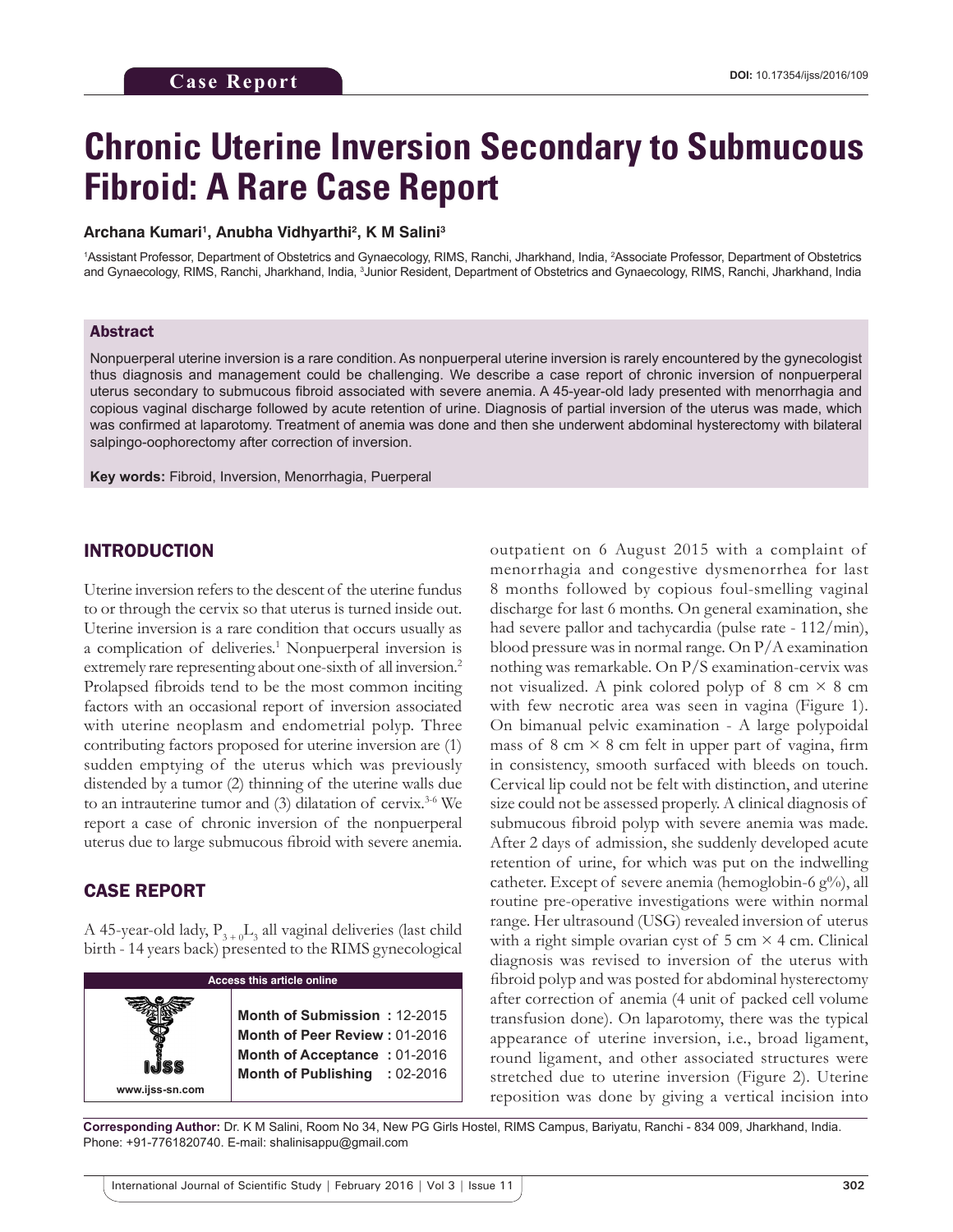posterior portion of the cervical ring and gentle traction on round ligaments (Haultain's method), with the simultaneous gentle pushing of fundus through vagina by an assistant (Figure 3). A sessile submucous fibroid of 8 cm  $\times$  8 cm size was attached to fundus which was



**Figure 1: Perineal examination showing fibroid polyp**



**Figure 2: Laparotomy showing cupping of fundus of uterus**



**Figure 3: Repositioning of uterus**

removed by enucleation. After correction of uterine inversion total abdominal hysterectomy and bilateral salpingo- oophorectomy done. Her post-operative period was uneventful and was discharged on  $10<sup>th</sup>$  post-operative day in healthy condition. Histopathology of the excised polypoidal mass showed a picture of fibromyoma.

## **DISCUSSION**

Uterine inversion can be classified into four stages as Stage 1: The inverted uterus remains in the uterine cavity, Stage 2: Complete inversion of the fundus through the cervix, Stage 3: The inverted fundus protrudes through vulva, and Stage 4: Inversion of the uterus and vaginal wall through the vulva.7 Inversion can also be classified as acute and chronic. With acute inversion, the patient may have severe pain in lower abdomen or excessive bleeding whereas chronic inversion may be insidious or patient may have lower abdominal discomfort, vaginal discharge, irregular vaginal bleeding, or anemia.<sup>8</sup> In chronic inversion with sloughing of endometrium diagnosis, it is not very easy so detailed abdominal, and vaginal USG or Doppler may be required to confirm the diagnosis.<sup>9,10</sup>

As nonpuerperal uterine inversion is rarely encountered by the gynecologist thus diagnosis and management could be challenging.<sup>11</sup> In our case, on clinical examination, the diagnosis was not clear, so detailed ultrasound of abdomen and pelvis was done to confirm the diagnosis. Repositioning of the uterus can be done manually in acute cases but in chronic nonpuerperal case, manual reposition is not possible, especially in those cases associated with tumors. In chronic nonpuerperal cases, surgery is imperative. Considering patient's age, reproductive desire and associated conditions, surgical repositioning, or hysterectomy can be done.

Surgical repositioning can be done vaginally or through abdominal route. In vaginal route approach (Spinelli's method), incision is given anteriorly in the constriction ring and bladder dissection is required; while in Kustner's method, posterior uterine wall incision is given which make it bit easier and safer.12 Abdominal route repositioning can be done either using Huntington's procedure<sup>13</sup> (cup of inversion is identified, dilating the cervical ring digitally and gently pulling out round ligaments) or by Haultain's method<sup>14</sup> where a vertical incision is given in the posterior wall of the cervical ring, and gentle traction is given on round ligaments. We reposited the uterus using Haultain's technique. Following that total abdominal hysterectomy with bilateral salpingo-oophorectomy was performed. The other methods include laparoscopic reduction,15 the use of obstetrics ventouse at laparotomy16 and robotically assisted laparoscopic correction.<sup>17</sup>